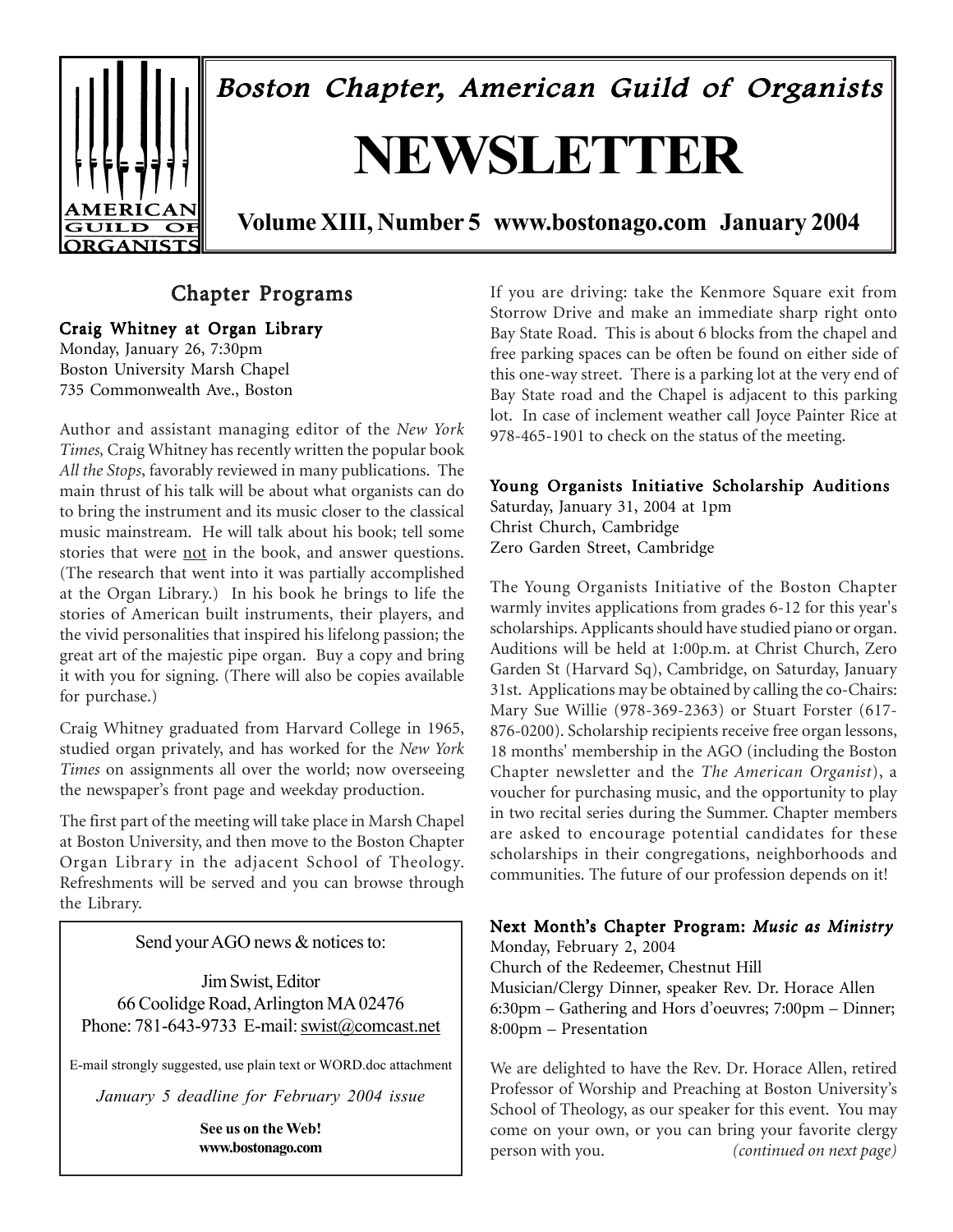This event will feed both body and soul of all who come! Look for the reservation form elsewhere in this newsletter. You must return your reservation form to Margaret Angelini by January 23 in order to be sure of a seat at the table – last year's event sold out, so don't delay!

The Rev. Dr. Horace T. Allen is the retired Professor of Worship and Preaching at Boston University School of Theology where he taught for twenty-five years. He has also served as Visiting Professor of Liturgical Studies at Yale University. Dr. Allen is an ordained minister of the Presbyterian Church (U.S.A.), a member of its Eastern Korean Presbytery. He has served as Interim Minister of the First Presbyterian Church of Brookline, MA. He has represented his church on the Worship Commission of the Consultation on Church Union (COCU), and is also a member of the North America Consultation on Common Texts and founding Co-Chair of the international and ecumenical English Language Liturgical Consultation.

Dr. Allen holds academic degrees from Princeton University (A.B., magna cum laude 1954), Harvard Divinity School (M. Div., 1957), and Union Theological Seminary in New York (M. Phil., 1976 and Ph. D, 1980). He has also studied at Princeton Theological Seminary (1954-56). He has lectured at numerous universities and seminaries around the world, including Union Seminary, Westminster Choir College, Notre Dame University, Andover Newton Theological School in Newton, MA, Harvard Divinity School as Lecturer in Ministry, the Weston School of Theology (Jesuit), Cambridge, MA, as Visiting Lecturer in Preaching, the Presbyterian College and Theological Seminary in Seoul, Korea, and the Department of Religious Studies at Peking University in Beijing, China, having been the first Christian theologian to have taught in that department. Dr. Allen has also written countless articles and introductions for theological journals and liturgical publications, has been active as a minister both here and abroad, and has maintained his musical interests as singer and conductor.

# **Special Projects Proposals Due**

This is a reminder that proposals for grants from the Special Projects Funds (SPAC) are due by March 31, 2004. For more information about this, and how to apply, look in the Chapter Yearbook.

# **Executive Committee Meetings**

Monday evenings 7-9 pm, King's Chapel Parish House, 64 Beacon St. 5th floor, Boston. **Note New Location.**

Executive committee meetings are open to all chapter members.

January 12, 2004 March 15, 2004 June 7, 2004

Newsletter of the Boston Chapter, American Guild of Organists Published 10 times a year, September-June. Distributed to members & associates of the Boston Chapter, AGO.

Mailed at standard mail rates from Boston MA. Boston Chapter/AGO c/o Timothy Hughes, Membership 20 Pleasant St, Medford MA 02155. Copyright © 2004, Boston Chapter, American Guild of Organists

# *Boston Chapter, AGO Officers 2003-2004*

| Dean                                     | Laurence Carson<br>617-451-0822                              |
|------------------------------------------|--------------------------------------------------------------|
| Sub-Dean                                 | Margaret Angelini<br>508-435-6167                            |
| Treasurer                                | Carl Klein<br>781-274-8406                                   |
| <b>Broadcasts</b>                        | Martin Steinmetz<br>781-235-9472                             |
| Chaplain                                 | To be named                                                  |
| Competitions                             | Timothy Zimmerman<br>$617 - 552 - 6114$                      |
| Examinations                             | Glenn Goda<br>617-442-7079                                   |
| Library                                  | Joseph Dyer<br>$617 - 527 - 6403$                            |
| Membership Secretary                     | Timothy Hughes<br>781-874-0538                               |
| Membership Committee Robert Humphreville | 617-864-0800                                                 |
| Newsletter                               | Jim Swist<br>781-643-9733                                    |
| Organ Advisory                           | Richard Hill<br>508-238-6081                                 |
| Placement                                | Rose Mary Gabler<br>781-862-6322                             |
| Professional Concerns                    | Gregory Peterson<br>617-425-5146                             |
| Professional Development                 | Peter Krasinski<br>617-566-9192                              |
| Recording Secretary                      | Richard Clark<br>617-983-2024                                |
| Registrar                                | Joyce Painter Rice<br>978-465-1901                           |
| <b>SPAC</b>                              | Martin Steinmetz<br>781-235-9472                             |
| <b>Substitutes</b>                       | Joan Reddy<br>781-862-5898                                   |
| YOI                                      | Mary Sue Willie<br>978-369-2363                              |
|                                          | <b>Stuart Forster</b><br>617-876-0200                        |
| Auditors                                 | John Bishop<br>781-862-9004<br>Nancy Granert<br>617-479-0682 |
| Region I Councilor                       | Lois Toeppner<br>508-366-0509                                |
| District Convener                        | Charles Page<br>413-737-1411                                 |
| Webmaster                                | Scott Gunn<br>508-653-4313                                   |

## *Executive Committee*

*Jeremy Bruns, Stuart Forster, Elisabeth Gray, Heinrich Christensen, Robert Humphreville, Richard Hunter, Peter Krasinski, Michael S Murray, Michael Olbash, Lee Ridgway, Mary Sue Willie, William Wunsch*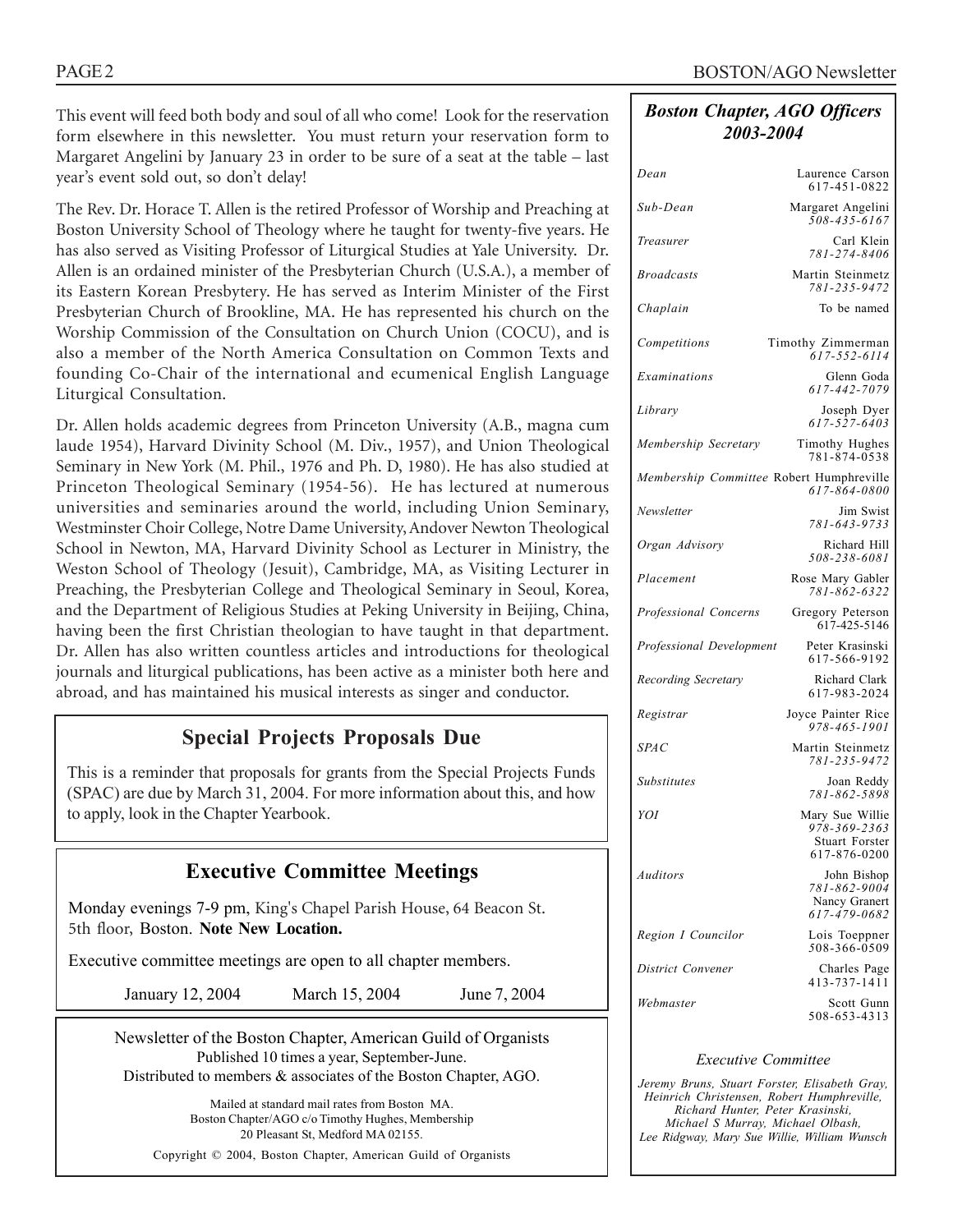# **BOSTON/AGO CONCERT CALENDAR**

# Friday, January 2 12:15 pm

Nancy Granert, organ. Old South Church, 645 Boylston St, Boston. 617-536-0944 ext 212 Donation  $\boxed{6}$ 

### Saturday, January 3 4:00 pm

Service of Lessons & Carols. Dinner to follow by reservation. Trinity Episcopal Church, 81 Elm St, Concord MA. 978-369-3715

# Sunday, January 4 2:00 pm

Holy Name Choirs; Rich Kelly, trumpet: Epiphany program featuring Broms *Wedding Cantata.* Holy Name Parish, 1689 Centre St, West Roxbury MA. 617-325-4865 \$10

#### 3:00 pm

Adult Choir, Children's Choir (Budwey, *org/ dir*); Tom Halter, trumpet: Festival of Lessons & Carols: Willcocks, Ord, Caracciolo, Handel, Darke; Christmas Carols. St Thomas Aquinas Parish, 95 South St, Jamaica Plain MA. 617-524-0240 Free 因

## 3:00 pm

Five choirs from Weymouth churches: Epiphany Sunday concert. East Weymouth Congregational Church, 1320 Commercial St, East Weymouth MA. 781-340-1403 \$5 donation

#### 5:00 pm

Stuart Forster, organ: Evensong for Feast of the Epiphany: Widor, Woodward, Lehman, Edwards, Turle, Sumison, Elgar, Dupré. Christ Church, Zero Garden St, Cambridge. 617-876-0200 ext 15 Donation **b** 

#### 6:00 pm

Parish adult & children's choir, organ & brass: Festival of Lessons & Carols. Church of St Catherine of Siena, 549 Washington St, Norwood MA. 781-762-6080 ext 26 Offering h

## 7:00 pm

St Agatha Festival Chorus, Children's Choir (Kuipers, *org;* Goda, *dir*): Festival of Lessons & Carols.

St Agatha Church, 432 Adams St, Milton MA. 617-698-2439 因

# Tuesday, January 6

12:15 pm Kelly Demers, soprano. King's Chapel, Tremont & School Sts, Boston. 617-227-2155 Donation \$3 | A

### Wednesday, January 7 12:15 pm

Christopher Jennings, organ. Cathedral Church of St Paul, 138 Tremont St, Boston. 617-482-4826 ext 1103 Don. \$3 h

# Friday, January 9

## 12:15 pm

Robert Poovey, organ. Old South Church, 645 Boylston St, Boston. 617-536-0944 ext 212 Donation  $\boxed{6}$ 

## Sunday, January 11

#### 3:30 pm

Boston Boy Choir, St Paul Men's Schola, St Paul Parish Adult Choir (Dunn, Lester; *dirs*): Lessons & Carols for Epiphany and the Baptism of the Lord. St Paul Church, Bow & Arrow Sts, Harvard Square. 617-491-8400 Offering **b** 

#### 4:00 pm

All Saints' Choir of Men & Boys (Bruns, *dir/org*; Nagem, *org*): Festival of Nine Lessons & Carols. Parish of All Saints, 209 Ashmont St, Dorchester MA. 617-436-3520 ext 221 Offering

#### 5:30 pm

Thad Coverdale, oboe; Eric Bermani, organ: Bach, Pinkham, Saite, Telemann, Bernstein, others. Church of St Catherine of Siena, 549 Washington St, Norwood MA. 781-762-6080 ext 26 Offering h

#### Tuesday, January 13 12:15 pm

Peter Kranefoed: Bach & Mozart. King's Chapel, Tremont & School Sts, Boston. 617-227-2155 Donation \$3 因

#### 8:00 pm

Christa Rakich & Peter Sykes, organ & harpsichord: Bach.

Church of the Redeemer, 379 Hammond St, Chestnut Hill MA. 617-661-0570 \$10 donation

# Wednesday, January 14 12:15 pm

Sheila Beardslee, recorder; Robert Barney, organ. Cathedral Church of St Paul, 138 Tremont St, Boston. 617-482-4826 ext 1103 Don. \$3 因

### Friday, January 16 12:15 pm

Michael Kleinschmidt, organ. Old South Church, 645 Boylston St, Boston. 617-536-0944 ext 212 Donation **b** 

#### Sunday, January 18 3:00 pm

Handel & Haydn Society; Daniel Stepner, violin: "The Devil's Trill" Lecture at 1:45. Immaculate Conception Church, 775 Harrison Ave, Boston. 617-661-1812 Call for tickets  $\boxed{6}$ 

### Tuesday, January 20 12:15 pm

Aaron Engebreth, baritone; Heinrich Christensen, organ: Rameau, Clérambault, Pinkham. King's Chapel, Tremont & School Sts, Boston. 617-227-2155 Donation \$3 h

### Wednesday, January 21 12:15 pm

Gail Archer, organ. Cathedral Church of St Paul, 138 Tremont St, Boston. 617-482-4826 ext 1103 Don. \$3

#### Friday, January 23 12:15 pm

Kevin Birch, organ. Old South Church, 645 Boylston St, Boston. 617-536-0944 ext 212 Donation  $\boxed{6}$ 

# Sunday, January 25 4:00 pm

Flute & harp ensemble "2". First Religious Society, 26 Pleasant St, Newburyport MA. 978-465-0602 \$15/10 | 因

## 5:00 pm

King's Chapel Choir & Soloists (Christensen, *dir*); David Wade, guitar: Shakespeare & friends.

Vaughan Williams, Morley, Dowland, Martin, Gabold. King's Chapel, Tremont & School Sts, Boston. 617-227-2155 ext 345 \$12/6 因

## Tuesday, January 27 12:15 pm

Kevin Hubbard, guitar: Sor, Diabelli, Villa-Lobos, Hubbard. King's Chapel, Tremont & School Sts, Boston. 617-227-2155 Donation \$3 因

#### 8:00 pm

Christa Rakich & Peter Sykes, harpsichord: Bach. St Paul's Church, 15 St Paul St, Brookline MA. 617-661-0570 \$10 donation **b** 

### Wednesday, January 28 12:15 pm

Leslie Walters, clarinet. Cathedral Church of St Paul, 138 Tremont St, Boston. 617-482-4826 ext 1103 Don. \$3  $\boxed{5}$ 

## Friday, January 30 12:15 pm

Rosalind Mohnsen, organ. Old South Church, 645 Boylston St, Boston. 617-536-0944 ext 212 Donation **b** 

#### 8:00 pm

Jonathan English, tenor; Suzanne McAllister, piano: Schubert *Die Winterreise.* St Andrew's Episcopal Church, 79 Denton Rd, Wellesley MA. 781-235-7310 \$20

#### Sunday, February 1 4:00 pm

All Saints' Choir of Men & Boys (Bruns, *dir/org*; Nagem, *org*): Solemn Evensong, Procession & Benediction for Candlemas. Parish of All Saints, 209 Ashmont St, Dorchester MA. 617-436-3520 ext 221 Offering

## 5:00 pm

Stuart Forster, organ: Evensong for Feast of the Presentation: Karg-Elert, Mundy, Sumison, Monk, Timms, Jackson, Moore, Franck. Christ Church, Zero Garden St, Cambridge. 617-876-0200 ext 15 Donation **b**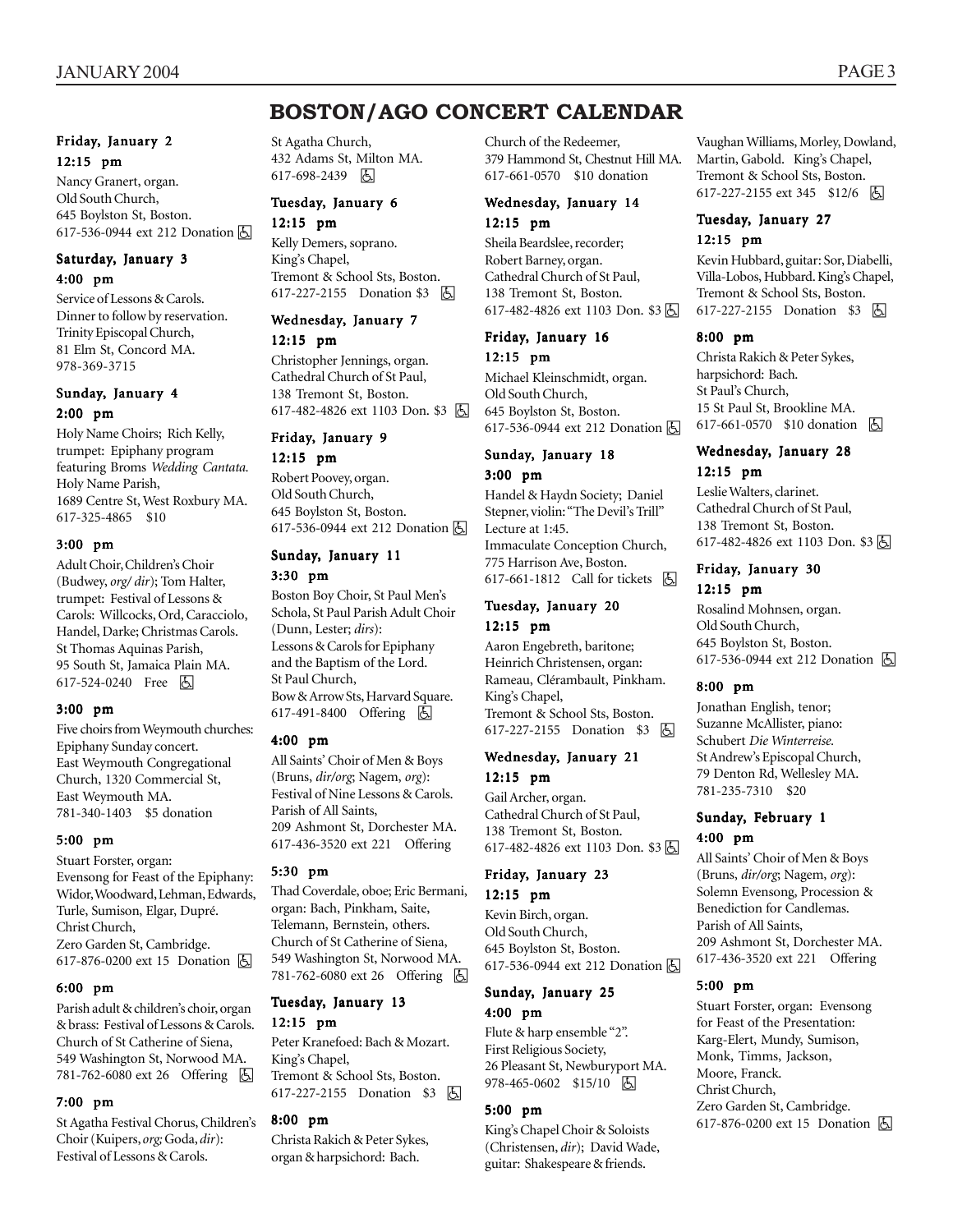# Wednesday, February 4 12:15 pm

Sr. Kristina Nordstrom, soprano; Sr. Carolyn Darr, organ Cathedral Church of St Paul, 138 Tremont St, Boston. 617-482-4826 ext 1103 Don. \$3 因

## Friday, February 6 12:15 pm

Patricia Snyder, organ. Old South Church, 645 Boylston St, Boston. 617-536-0944 ext 212 Donation **b** 

## Sunday, February 8 4:00 pm

Sheila Beardslee, recorder: Prelude Recital; Trinity Parish Choir: Choral Evensong. Trinity Episcopal Church, 81 Elm St, Concord MA. 978-369-3715

## Tuesday, February 10 8:00 pm

Christa Rakich & Peter Sykes, organ & harpsichord: Bach. First Church Congregational, 11 Garden St, Cambridge. 617-661-0570 \$10 donation **囚** 

# Wednesday, February 11 12:15 pm

Stephen Marc Beaudoin, tenor; David Wade, guitar. Cathedral Church of St Paul, 138 Tremont St, Boston. 617-482-4826 ext 1103 Don. \$3 因

## Friday, February 13 12:15 pm

Gregory Peterson, organ. Old South Church, 645 Boylston St, Boston. 617-536-0944 ext 212 Donation  $\boxed{6}$ 

# 7:30 pm

Ray Cornils, organ; Valentine Silent Film Night. Merrill Auditorium at City Hall, 389 Congress St, Portland ME. 207-883-9525 Donation \$10 | A

## Sunday, February 15 4:00 pm

Seraphim Singers (Lester, *dir*): Vespers Concert Spirituel: Gyger, Oak, Swayne, Villa-Lobos. The Mission Church, 1545 Tremont St, Boston. 617-445-2600 Donation \$15/10

# *AGO Broadcast Schedule*

**January 2004 WCRB (102.5 FM)**

**Sundays 7:00 am – 7:25 am**

# CELEBRATING 44 YEARS OF BROADCASTING ON WCRB

Martin Steinmetz, Executive Producer and Technical Director

| January 4  | Lionel Rogg<br>Buxtehude, Bach<br><b>Holy Cross College</b>                                         |
|------------|-----------------------------------------------------------------------------------------------------|
| January 11 | Jeremy Bruns<br>Widor, Bach<br>All Saints, Ashmont                                                  |
| January 18 | John Near<br>Duruflé, Gigout, Dupre<br>1 <sup>st</sup> Church of Christ Scientist,<br><b>Boston</b> |
| January 25 | David Higgs<br>Conte, Lefebure-Wely, Bach<br>All Saints, Ashmont                                    |

## 4:00 pm

Portland String Quartet. First Religious Society, 26 Pleasant St, Newburyport MA. 978-465-0602 \$15/10 | 因

## 5:00 pm

Christine Ribbeck Vitale, violin; Rafael Popper-Keizer, cello; Heinrich Christensen, organ: Ravel, Dupré, Rheinberger.

#### King's Chapel, Tremont & School Sts, Boston. 617-227-2155 ext 345 \$12/6 h

## Wednesday, February 18 12:15 pm

Richard Hill, organ. Cathedral Church of St Paul, 138 Tremont St, Boston. 617-482-4826 ext 1103 Don. \$3 因

# **NEXT DEADLINE:**

# **January 5 for February 2004 issue**

Please send all news and notes to:

Jim Swist, 66 Coolidge Rd, Arlington MA 02476 Send via e-mail to swist@comcast.net

Calendar notices must be submitted either by e-mail or IN WRITING to the above address (please no phone calls). Please include the day, date, time, a brief description of your program and location with address. Indicate if your event is free or requires a donation or admission charge; provide a phone number for the public to call for further information. Indicate if the facility is handicap-accessible.

Listings for each month are due by the first business day of the prior month. We will include all listings for the month of issue plus as many for the following month as space allows.

# **Future Chapter Programs**

Patriots' Day Organ Crawl Monday, April 19, 2004 Organs in Cambridge and Belmont

Jean-Pierre Leguay in Recital Friday, April 23, 2004 at 7:30 pm Old West Church, Boston

Annual Meeting & Student Recital Monday, May 17, 2004

Young Organists Initiative Scholarship Recitals Tuesday, June 29, 2004 at 12:15 pm King's Chapel, Boston

Friday, July 2, 2004 at 12:00 noon First Parish Church, Lexington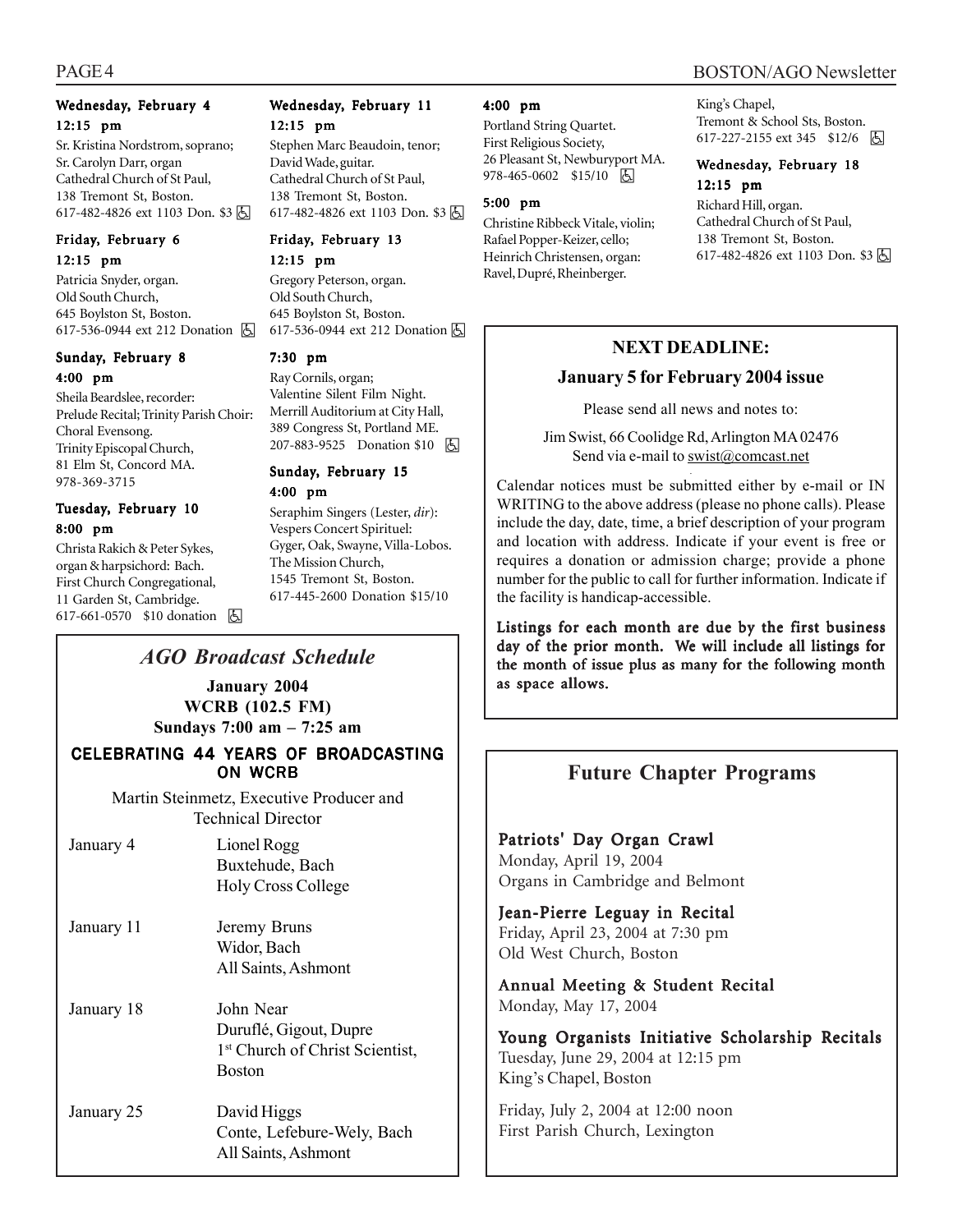# EXECUTIVE COMMITTEE MINUTES

# November 17, 2003 at King's Chapel Parish House

Treasurer - Carl Klein: The IRS has abated a penalty incorrectly assessed for a supposed late filing of our 2002 return (which was indeed filed on time). The Yearbook ads did well. A complete report was distributed and can be gotten by request.

Membership - Tim Hughes: Forwarded the password for the 'members only' section of the website. It is the same for everyone: Member username is "bostonago" and the password is "bago".

Dean - Larry Carson: He had received five letters (two from the same person) regarding the letter mailed out about the substitute list (requiring all on the list to have passed the service playing exam by Fall of 2004). Larry reminded us that we need to appoint a Nominating Committee by January 2004.

Broadcast - Martin Steinmetz: The rededication recital at EDS (played by Heinrich Christensen) was recorded and will be played on WCRB Sunday AGO program. He reminded us that the very first recordings for the AGO program were recorded at EDS Chapel 30 some years ago because it was the only place with adequate recording equipment.

Education and Examinations – Glenn Goda: As of Nov. 17 he had received two applications. Several people have requested classes. When there are enough they will be scheduled. Generally positive response to announcement of service playing requirement for substitutes.

First Night – Margaret Angelini: The AGO First Night Recital would be at Arlington Church for one hour beginning at 10 PM. There are three performers: David Chalmers, Fred MacArthur and Heinrich Christensen.

Library – Joe Dyer: A separate report was distributed. There has been considerable progress with the library, and thanks to publishing in the TAO a lot of duplicate music has been sold. A humidifier has also been purchased. Martin reported on the January 26, 2004 appearance of Craig Whitney, author of All The Stops, will speak and do a book signing. Discussion ensued for the appropriate venue for the speech, booksigning and reception. Mary Sue Willie asked if we should advertise beyond our own newsletter, and in view of the fact that Craig Whitney is front page editor of the NY Times, we decided to follow up with a possible review by the Boston Globe and an article to appear in the Living Arts Section. It can be mentioned on the AGO Broadcast, Web site, and by sending e-mail to entire membership. Also, WBUR (since it will be at BU) and WHRB. The title of Whitney's talk is "RIOT BREAKS OUT TO GET INTO ORGAN RECITAL."

Membership – Rob Humphreville: Reported that Michael Olbash and Buffy Gray helped call all who had not renewed their memberships. Some had gone off to college and some were disaffected. Discussion followed on increasing membership – it was suggested that we appeal to former members who have moved and perhaps some who might like just the association, to become DUAL members – especially with our Chapter Centennial coming up in 2005. It was also suggested to 'push' retirees, non-organists, etc. to become 'subscribing members', in order to receive 'local news and concert dates'.

Professional Development - Peter Krasinski: reported on the full committee meeting and sub-committee meeting both of which discussed revamping of salary guidelines for the local chapter and an 'advocacy' group to be formed to help prevent conflicts between organists, clergy and church groups. They hope to have at least one clergy person as a permanent member of that group. Suggestions welcome. The next two meetings of Professional Concerns will be Tuesday, January 27 and Monday, March 8, 2004. For minutes of the meetings contact Peter K.

Programs – Margaret Angelini: Discussed Children's Choir Festival of November 22. The Clergy/Organist Dinner will be on February 2 at Church of the Redeemer, Chestnut Hill. Suggested speakers were discussed. Monday, April 18 – Annual Organ Crawl, and Friday, April 22 – Jean Pierre LeGuay will play at Old West.

SPAC – Martin Steinmetz: reports that there were no applications for Fall 2003 and funds are not as plentiful due to the economy/ interest rates. Applications for the Spring are due by the end of March 2004.

Yearbook: - New Chairperson needed, contact the Dean.

Young Organists – Stuart Forster: reported that over 15 young people and 35 people in all attended the Pedals, Pipes and Pizza for a very successful day at St. John's Bowdoin Street, Old West Church, and Church of the Advent which also hosted the group in their parish hall for lunch. Stuart will send picture and short article to the TAO.

Unfinished Business: Do we have a Chaplain? Answer: TBA

New Business: Margaret and Larry reported on plans for a Centennial Celebration for the Chapter in 2005. A small informal group met to discuss and suggested: Some sort of competition – perhaps for a new hymn tune, organ work or anthem to be performed in November of that year. The winning piece(s) would be published by the Chapter and a gala reception with champagne and hors d'oeuvres might be a money raiser preceding the Concert. It was decided to pick a few events and do them well. Barbara Owen brought several unpublished manuscripts from the library that might be a project to publish. Olivier Latry has already been signed for a Recital on April 8, 2005. This project will need 'seed' money of approximately \$15,000. It would be necessary to get the awards 'underwritten' and it was suggested that we contact publishing houses, organ builders and others who might like to sponsor an award or event. It was suggested that we might look into advertising in TAO. Looking back at 'Festival Organ" for response to publicity and development. Joyce PR suggested asking Craig Whitney for ways to conduct an Organ Riot! All agreed that the Finance Committee needs to discuss financing so that it does not leave BAGO without a cushion.

-- Submitted by Mary Sue Willie for Richard Clark

*Note: Minutes summarized by editor, please contact Richard for a full and official copy.*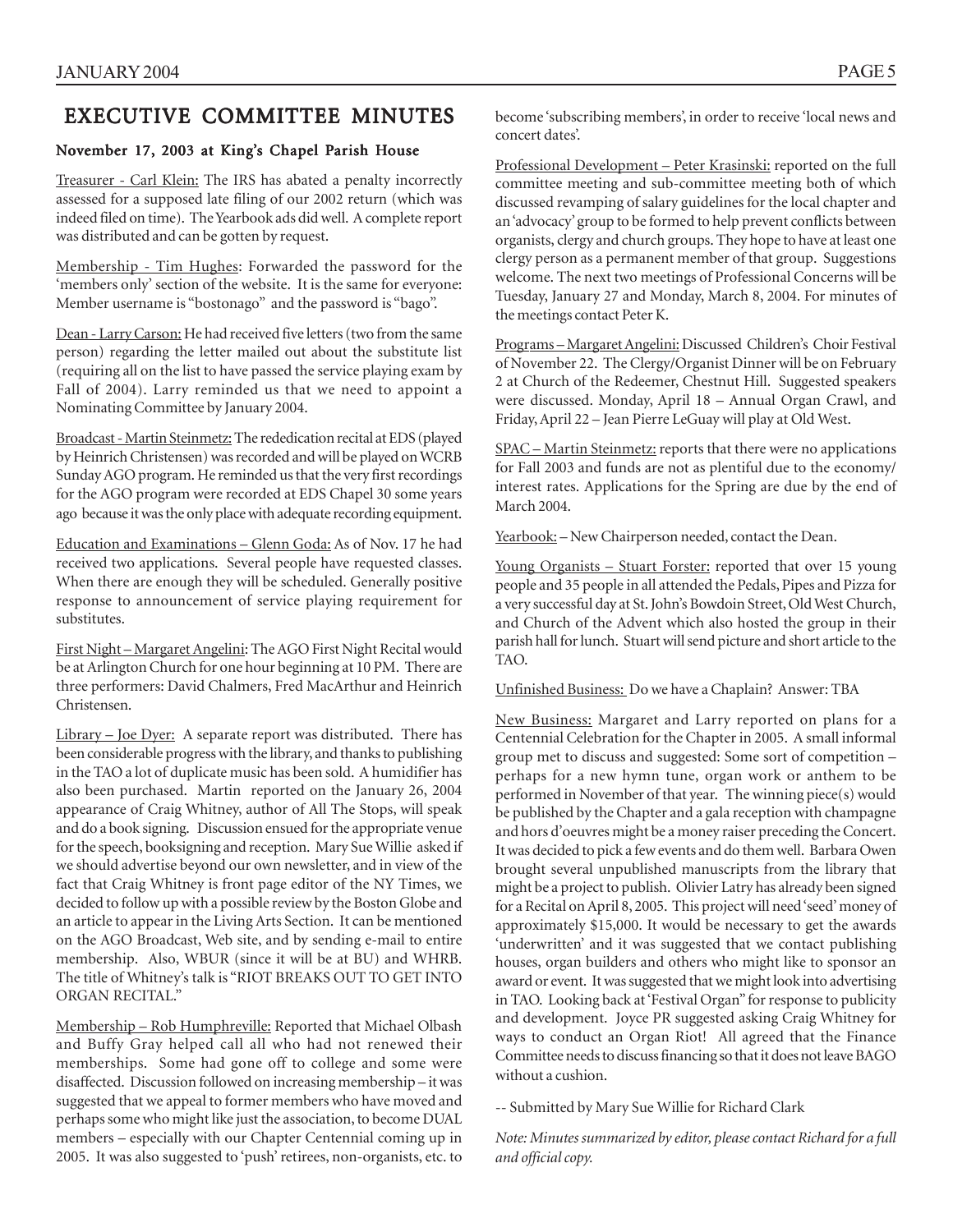|                                 | Membership updates as of<br>December 1, 2003                                                                         | DeSelms, Susan Rogers                          | 378 Sudbury St.,<br>Marlborough, MA 01752<br>508.624.6748(h), 617.566.2594(w)<br>susanrogers13@hotmail.com              |  |
|---------------------------------|----------------------------------------------------------------------------------------------------------------------|------------------------------------------------|-------------------------------------------------------------------------------------------------------------------------|--|
| Changes in contact information: |                                                                                                                      |                                                | United Parish, Brookline                                                                                                |  |
| Allen, Lawrence E.              | 31 Woodland St. Apt. 7D,<br>Hartford, CT 06105-4301                                                                  | Diorio, Michael J. III                         | 1455 Commonwealth Ave. #307,<br>Brighton, MA 02135                                                                      |  |
| Foxworth, Merry I.              | 12 Greaton Rd.,<br>W. Roxbury, MA 02132-1405                                                                         |                                                | 617.254.2599(h)<br>michaeljdiorio@msn.com<br>Pilgrim Congregational, Lexington                                          |  |
| Shaw, Marguerite A.             | frsmusic@comcast.net                                                                                                 |                                                |                                                                                                                         |  |
| <b>Additions to directory:</b>  |                                                                                                                      | Hamilton, Carol H.                             | 119 Old Billerica Rd.,<br>Bedford, MA 01730-1222<br>781.275.2718(h)                                                     |  |
| Akasaka, Reiko                  | 14 Orkney Rd. #35,<br>Brighton, MA 02135 617.738.2977 (h)                                                            |                                                | chamilton3@verizon.net<br>First Parish (UU), Bedford                                                                    |  |
|                                 | Rrakasaka@aol.com<br>Swedenborg Chapel, Cambridge<br>Vega Hall, Japan                                                | Lueft, Lorraine R., D.Mus. 48 South Gate Park, | W. Newton, MA 02465<br>617.244.4656(h)                                                                                  |  |
| Betts, Wendy                    | 13 Penzance Rd.,                                                                                                     |                                                | lorrainel@highstream.net                                                                                                |  |
|                                 | Rockport, MA 01966<br>978.546.5220 (h), 978.887.5201 (w)<br>wendybetts@juno.com<br>Our Savior Lutheran, Topsfield    | Pelland, Richard G.                            | 10 Damren Rd., Derry, NH 03038<br>603.432.4132 (h), 617.962.3456 (w)<br>pelland@att.net<br>Pelland Organ Co., Derry, NH |  |
| Chang, Esther                   | 49 South Ter., Beverly, MA 01915<br>978.232.0129 (h), 978.922.3295 (w)<br>fbcchang@nii.net<br>First Baptist, Beverly | Zeoli, A. Jorgelina                            | 8 Willard St., Malden, MA 02148<br>781.324.9183 (h, w)<br>fiery-j@aol.com                                               |  |
|                                 |                                                                                                                      |                                                |                                                                                                                         |  |

# *Reservation Form* MUSICIAN/CLERGY DINNER

Church of the Redeemer, Chestnut Hill Monday, February 2, 2004 Gathering at 6:30pm Dinner at 7:00pm Presentation following.

Number attending, \$20/person

\_\_\_ Total

Please choose between:

\_\_\_ Ravioli & Roasted Vegetables \_\_\_ Chicken/Broccoli/Ziti Casserole

Please send this form with your check, made out to the Boston Chapter, AGO, to Margaret Angelini 5 Wildlife Drive Hopkinton, MA 01748 *Thank You!*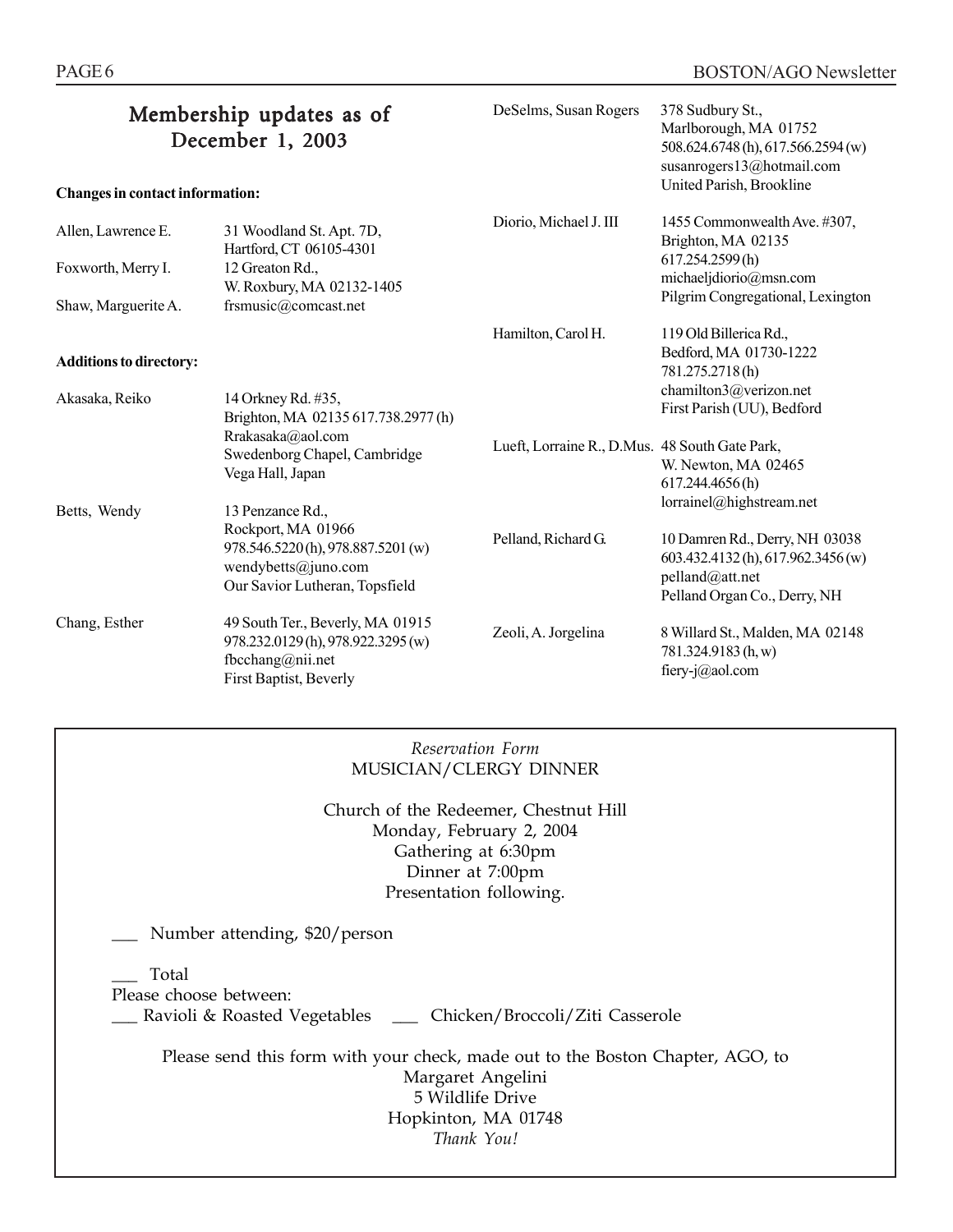The date in brackets following a church's name shows when the church first requested a listing. The ratings for all listings have been adjusted for cost-of-living in the area relative to Boston. **\***Indicates church is considering work on replacement of their organ.

## **ORGANIST/CHOIR DIRECTOR**

| Congregational         | E  | Quincy Point Congregational Church NEW<br>Ouincy |                                                   | Rodgers           | 14,000-18,000 |
|------------------------|----|--------------------------------------------------|---------------------------------------------------|-------------------|---------------|
|                        | E  | Greenland, NH                                    | Community Congregational Church [10/03]           | Allen             | 10,000-14,000 |
|                        | E  | Newbury                                          | First Parish Church of Newbury [8/03]             | Kilgen            | 10.000        |
| Episcopal              | D  | Medford                                          | Grace Church [10/03]                              | Hook & Hastings   | 10,000-12,500 |
|                        | B  | Newton Corner                                    | Grace Episcopal Church [9/03]                     | Hook & Hastings   | 18.000        |
| Methodist              | τ. | Worcester                                        | Wesley United Methodist Church [10/03]            | <b>EM Skinner</b> | 13,000-18,000 |
| Presbyterian           |    | Newton                                           | Newton Presbyterian Church [9/03]                 | Aeolian Skinner   | 30,000-35,000 |
| Roman Catholic         | A  | Arlington                                        | St. Jerome Parish [10/03]                         | Rodgers           | 16,000-18,000 |
| Unitarian-Universalist |    | Hingham                                          | First Parish in Hingham [9/03]                    | Allen             | 12,853        |
|                        |    | Scituate                                         | First Parish Unitarian Universalist Church [9/03] | Hook & Hastings   | 12.200        |
| UCC and ABC            | C  | Northborough                                     | Trinity Church of Northborouigh NEW               | Skinner           | 12,000-17,000 |

## **ORGANIST ONLY**

| Baptist        | Avon     | Avon Baptist Church [9/03]            | Roche                   | .000         |
|----------------|----------|---------------------------------------|-------------------------|--------------|
| Congregational | Hingham  | Hingham Congregational Church [6/03]  | Rodgers/Skinner/LaHaise | 1.000-14.000 |
| Episcopal      | Methuen  | St. Andrew's Episcopal Church [11,03] | Methuen Organ Co.       | 7.410        |
| Roman Catholic | Marlboro | St. Mary's Parish [8.03]              | Rodgers                 | 75/week      |

Please note: This list is as accurate as possible as of Novemnber 30, 2003; notices for job openings received after this date will be included in the next newsletter. It is possible that some churches on this list have filled their positions but have not notified placement. A = excellent salary for job expectations; B = good salary; C = average salary; D = low salary; E = very low salary; NR = not rated.

**POSITIONS FILLED** - First Parish of Westwood - Stephen Demson; Memorial Congregational Church, Sudbury; Grace Church, Medford - Timothy Hughes.

If you accept a position or learn that one is filled, please email Rose Mary Gabler at  $\frac{m}{2}$  rmgabler@aol.com.

**POSITIONS REMOVED -** Grace Church, Vineyard Haven; First Church Congregational, Rochester, NH; First Baptist Church of Stoneham

## **PROFESSIONAL CONCERNS PUBLICATION**

*The Work and Compensation of the Church Musician* (the Boston Chapter's 16-page "*Green Book*"), 2000 edition, is available for \$4.00 per copy, postage-paid. Please make your check payable to Boston Chapter, AGO, and send to Rose Mary Gabler, 16 Summer Street, Lexington, MA 02420.

**LISTING YOUR CHURCH ON THIS PAGE** Contact Rose Mary Gabler at **mgabler@aol.com** or 781-862-6322.

# **SUBSTITUTE LIST UPDATES**

## **As of December 2, 2003**

## **CORRECTIONS**

| BRUENE, Janna    | correct spelling       |  |
|------------------|------------------------|--|
| DUGAS, Neil      | correct spelling       |  |
| GUSTAFSON, Karin | 508-879-7262 avail Sun |  |

## **NEW LISTINGS**

| GELWICK, Joanne E.                | jbgelwick@comcast.net                                                        | ALL DENOM MM BU, CAGO                         | avail 7 days/wk |
|-----------------------------------|------------------------------------------------------------------------------|-----------------------------------------------|-----------------|
| LEUFT, Lorraine                   | lorraine1@highstream.net 617-244-4656 (W. Newton) Epis, Cong, CS, Meth, Luth |                                               |                 |
|                                   |                                                                              | DM with distinction IND U                     | avail Sun       |
| KELTON, R Harrison $617-964-3413$ |                                                                              | ALL DENOM \$150 minimum                       |                 |
|                                   |                                                                              | Org/Choir Director MM, NEC PhD, BU no Sundays |                 |